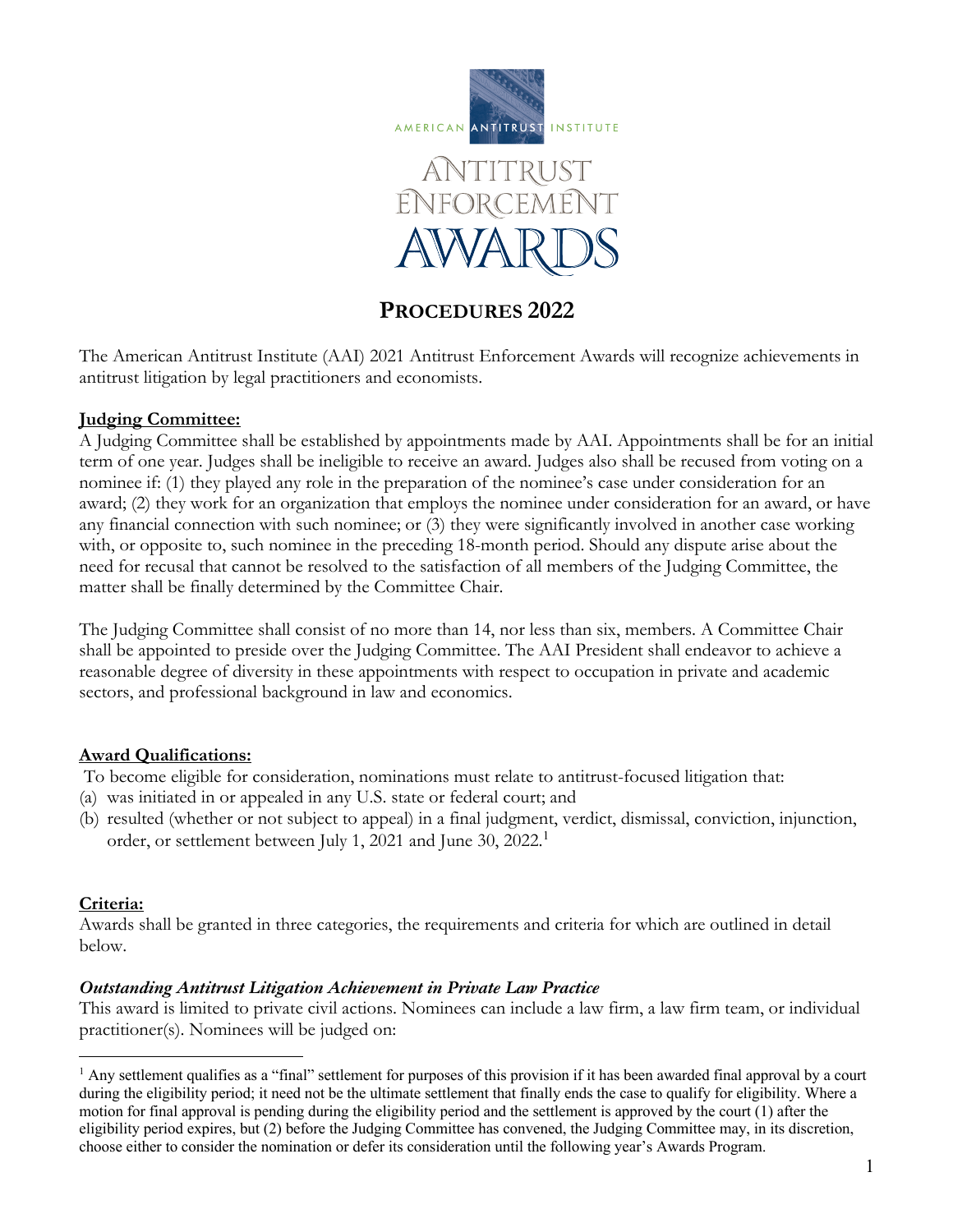- (a) the benefit realized by the client, consumers, or class; and
- (b) the positive development of antitrust policy.

## *Outstanding Antitrust Litigation Achievement by a Young or Newly Admitted Lawyer*

This award is limited to private civil actions. Nominees should be individual practitioner(s) under 40 years old or admitted to practice for 10 years or less. Nominees will be judged on:

- (a) the individual's contribution to the case;
- (b) the benefit realized by the client, consumers, or class; and
- (c) the positive development of antitrust policy.

#### *Outstanding Antitrust Litigation Achievement in Economics*

This award is limited to contributions within government or private civil or criminal antitrust litigation by an individual economist, team of economists, or economic consulting firm.

Nominees will be judged on:

- (a) contribution to the development of antitrust-related economic methodology, analysis, and/or presentation; and
- (b) the positive development of antitrust policy.

#### **Procedures:**

*Form of Nominations*. AAI shall create and disseminate a simple form for submission of nominations for the awards. Submissions may be made by any person provided the person has obtained the certification and signature of an attorney or economist familiar with the case and otherwise complied with the Guidelines for Nominations. Submissions may be made by members of the Judging Committee, except that a Committee member's nomination shall be void if it would require the member's recusal in any award category. Both third-party and self-nominations are welcome; self-nominations are encouraged. Nominators may enter multiple nominations. Anonymous nominations will not be accepted. There is no submission fee.

*Guidelines for Nominations.* Nominations must be certified and signed by an attorney or economist ("practitioner") who is familiar with the case. If a marketing, public relations, or other consultant participates in preparing the nomination form, the certifying practitioner who signs the form avers that he or she has carefully reviewed the nomination for accuracy and completeness. All nominations must include a complete list of the team members, including individuals and their firms who worked on the case and deserve to be recognized. In its discretion, and/or in the interests of fairness, the Judging Committee may supplement or combine multiple, overlapping nominations, but it is not responsible for conducting research into nomination forms or adding firms or individuals not listed on any nomination. Nominees are strongly encouraged to scrupulously avoid excluding deserving individuals or firms from a nomination.

*Timing and Eligibility of Nominations*. A call for submissions will be made on June 2, 2022, with reminders issued (as needed) during the remainder of the submission period. The submission period will close on July 29, 2022. The Judging Committee will confirm eligibility of nominations under the awards criteria between July 29, 2022 and September 30, 2022.

*Committee Deliberations*. The Judging Committee shall complete its review of nominations and selection of honorees in each category on or before September 30, 2022. Prior to the selection of honorees, Committee members shall rank the nominees in each category by secret ballot, and the Committee Chair shall disseminate aggregate ranking results to the full Committee. An absentee Committee member shall be deemed to have abstained. After consideration of aggregate ranking results and oral deliberations, the Committee shall seek a majority consensus on the honorees to be chosen in each category. Absent a majority consensus, or otherwise